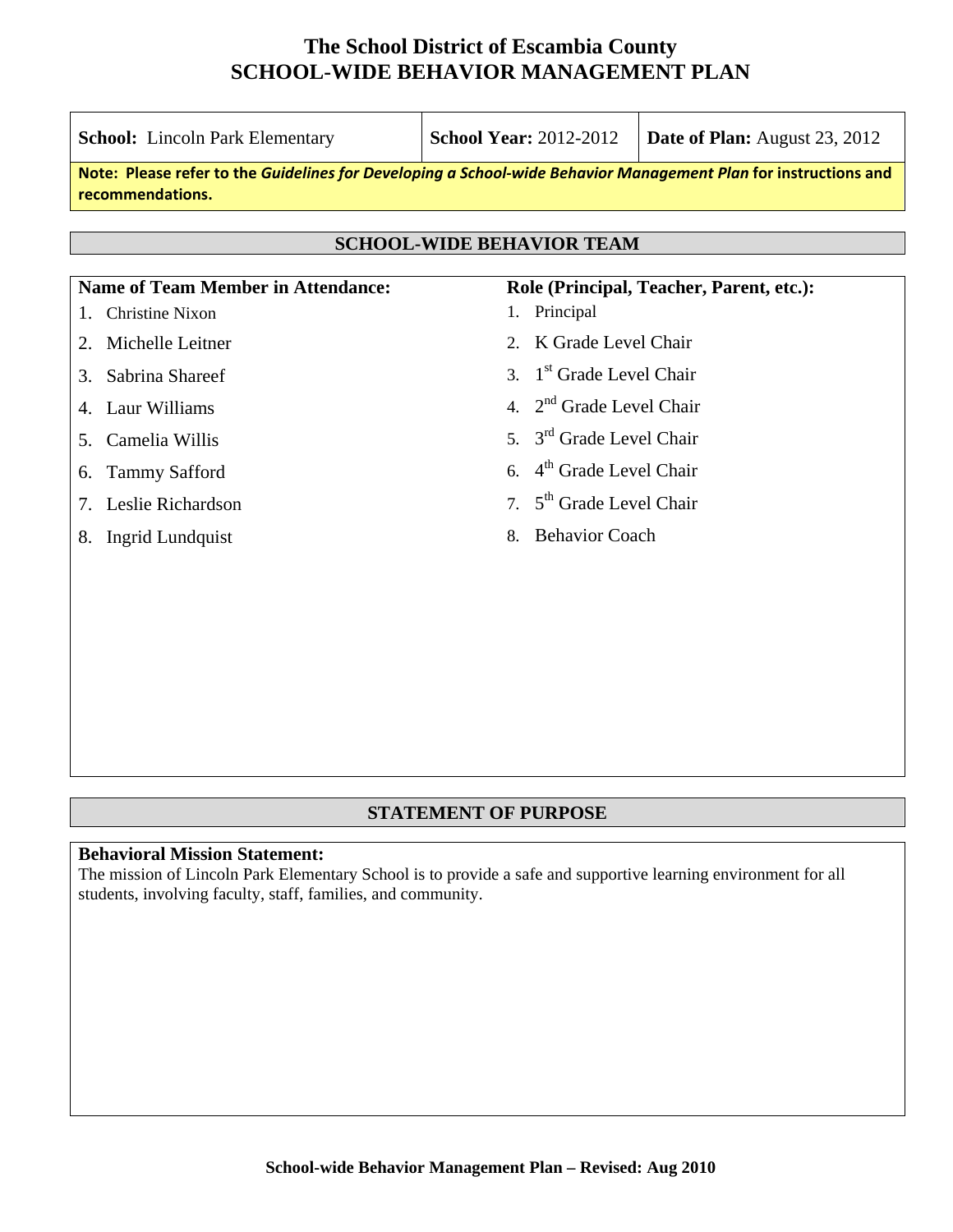### **BASELINE DATA**

#### **PREVIOUS SCHOOL YEAR** 2011 - 2012

| <b>Office Discipline Referrals (ODR)</b>                                         |      |  |  |
|----------------------------------------------------------------------------------|------|--|--|
| Number of Office Discipline<br>Referrals (ODR)                                   | 73   |  |  |
| Average ODR per Student<br>$(\text{\# ODR} \div \text{\# of students enrolled})$ | .238 |  |  |
| Number of Students with ODR                                                      | 39   |  |  |
| <b>Attendance</b>                                                                |      |  |  |
| <b>Average Daily Attendance</b>                                                  | 93   |  |  |
| Excused Tardies (Elem)                                                           | 57   |  |  |
| Unexcused Tardies (Elem)                                                         | 43   |  |  |
| Excused Early Check-outs (Elem)                                                  | 68   |  |  |
| Unexcused Early Check-outs (Elem)                                                | 32   |  |  |

| <b>Out-of-School Suspensions (OSS)</b>                                                          |     |  |  |
|-------------------------------------------------------------------------------------------------|-----|--|--|
| Number of Incidents of                                                                          | 26  |  |  |
| Out-of-School Suspension (OSS)                                                                  |     |  |  |
| Average OSS per Student<br>$(\text{\#} \text{OSS} \div \text{\#} \text{ of students enrolled})$ | .08 |  |  |
| Number of Students with OSS                                                                     | 18  |  |  |
| <b>In-School Suspensions (ISS)</b>                                                              |     |  |  |
| Number of Incidents of                                                                          | 18  |  |  |
| In-School Suspension (ISS)                                                                      |     |  |  |
| Average ISS per Student<br>$(\text{\# ISS} \div \text{\# of students enrolled})$                | .06 |  |  |
| Number of Students with ISS                                                                     | 17  |  |  |
| <b>Bullying Prevention</b>                                                                      |     |  |  |
| Percent of Students Trained                                                                     | 100 |  |  |
| <b>Percent of Staff Trained</b>                                                                 | 100 |  |  |

### **ADDITIONAL DATA AND OUTCOMES**

**What other data or outcomes will your school use for continuous monitoring of your school-wide behavior management plan (e.g., academic data, faculty attendance, school surveys, training, ESE referrals, etc.)? The outcomes may also include various ways of analyzing school-wide behavioral data as outlined in the** *School-wide Behavioral Data Guide* **(e.g., referrals/suspensions by grade level, location, problem behavior, time of day, student, class, etc.).** Additional data and outcome to be monitored will include:

- 1.) Number of students receiving Tier 2 or Tier 3 students
- 2.) Number of referrals by grade level
- 3.) Problem behavior exhibitied by students
- 4.) Location/Time of day of referrals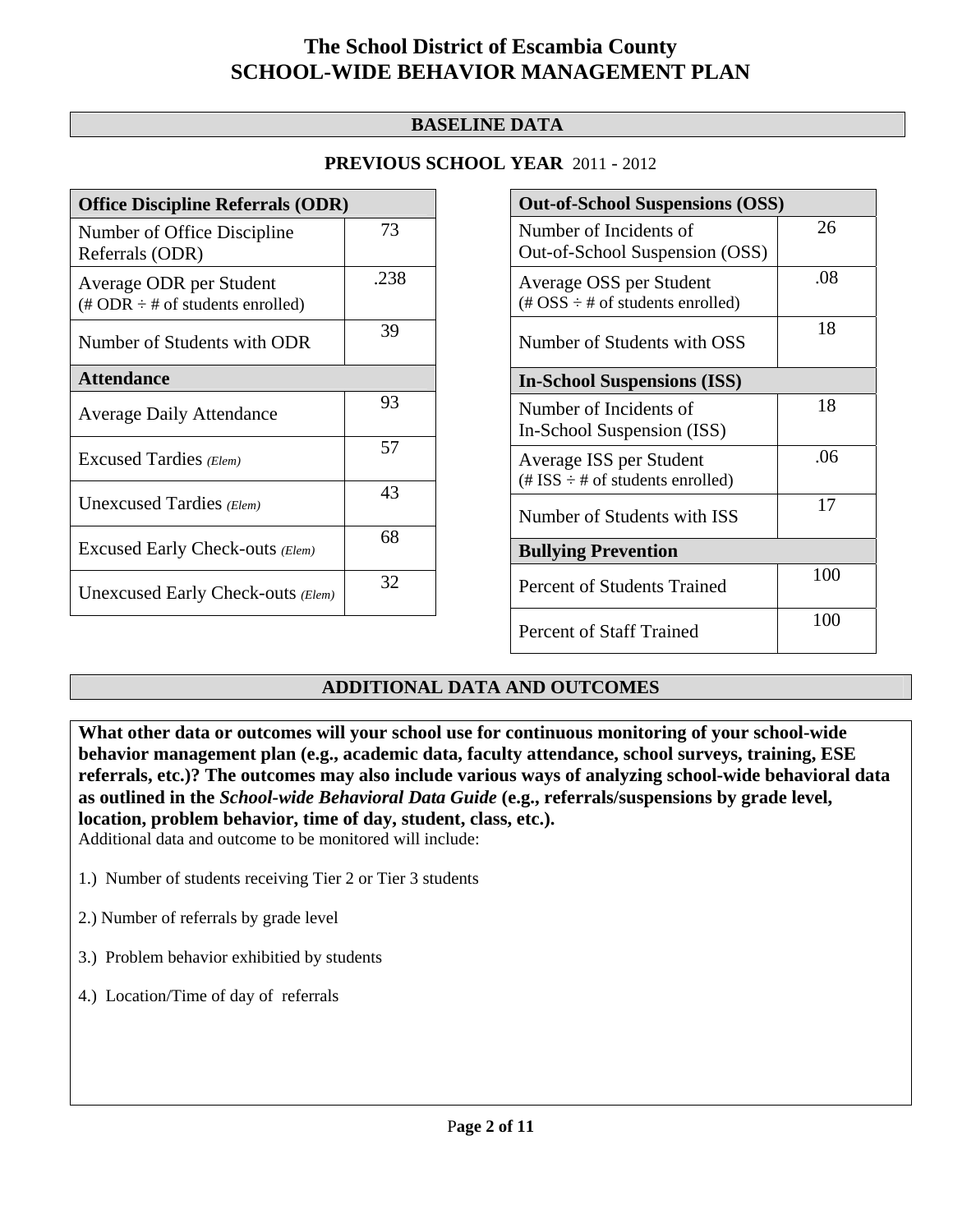### **SCHOOL-WIDE BEHAVIORAL GOALS**

|    | 1. Out-of-school suspension<br>The number of incidents resulting in school suspension will be reduced by 1% from the 2011-2012 school year.                 |
|----|-------------------------------------------------------------------------------------------------------------------------------------------------------------|
|    |                                                                                                                                                             |
| 2. | <b>Attendance</b><br>The average daily attendance will be increased by 1% from the 2011-2012 school year                                                    |
|    | 3. Bullying<br>All K-5 students will participate in character education lessons conducted by the behavior coach with an emphasis<br>on bullying prevention. |
|    | 4. Office Discipline Referrals<br>Office discipline referrals will be reduced by 1%. from the 2011-2012 school year.                                        |
|    | 5. Tardies (Elementary - see attached plan) or Other School-wide Behavior Goal                                                                              |
|    | 6. Early Check-Outs (Elementary - see attached plan) or Other School-wide Behavior Goal                                                                     |
|    | 7. Other School-wide Behavior Goal                                                                                                                          |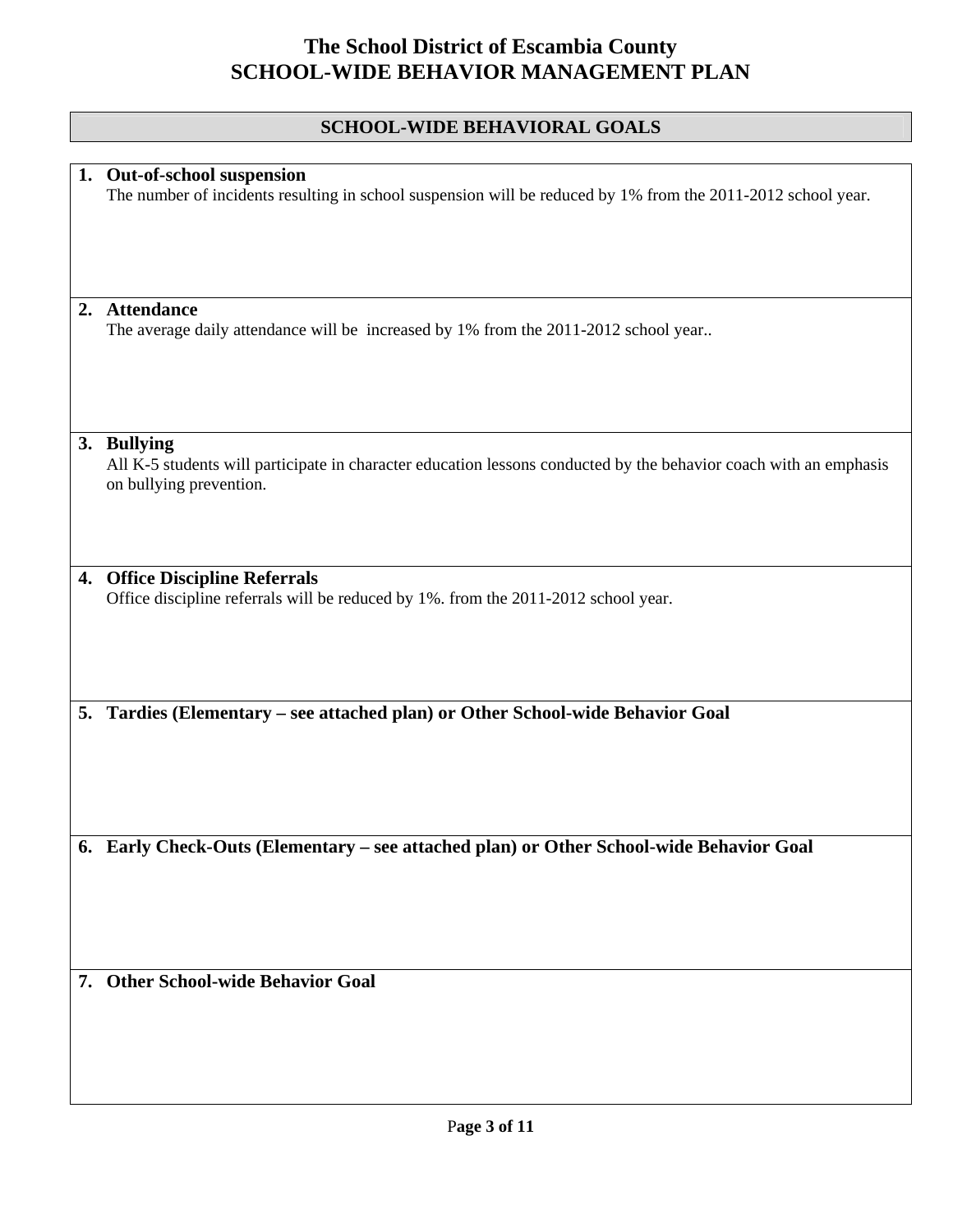### **PROGRESS MONITORING**

**Your school-wide behavior team should meet to review data and discuss concerns or revisions to your school-wide behavior management plan once a month and complete progress monitoring forms quarterly. Describe when you plan to meet (days, location, and time) throughout the school year.**  A review will be conducted on the Wednesday following the end of the nine-week grading period. The meetings will be held in the library after school. The dates will be as follows: October 23, January 9, 2013, March 20, 2013, and May 29, 2013.

**Describe the procedures that your school will use to collect, summarize, and analyze the behavioral data prior to team meetings. Procedures are required for entering the information into the database, summarizing the data, and developing graphs using the** *School-wide Behavioral Data Guide***.** 

Data from TERMS system will be used, as well as data from Tier meetings, student Spots of Success forms, checkin/check out system and faculty training inservice forms. This data will be kept in an Excel Spreadsheet for compilation, summarization, and review for continuous improvement.

**How will your school document the school-wide behavior team meetings?** Meeting attendance will be documented by sign in sheets, and minutes will be taken and distributed to team members/faculty and staff via e-mail..

**Describe how your school-wide behavior team will share the data and outcomes with your faculty, staff, and other stakeholders?** 

Data and outcomes will be shared with faculty, staff, and other stakeholders during school-based professional development trainings, PTA meetings, WLPN morning show, bulletin boards, and school sign board..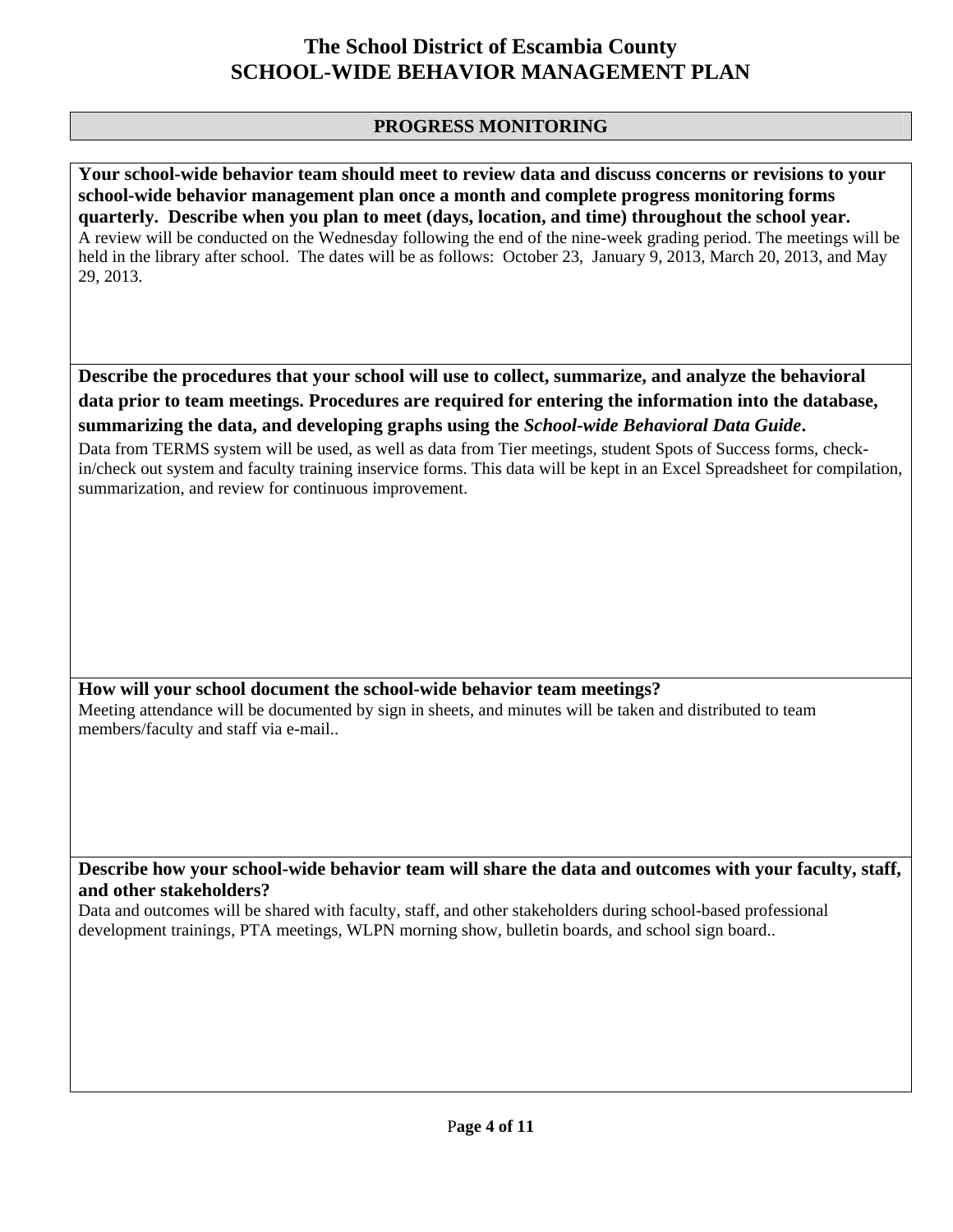### **SCHOOL EXPECTATIONS AND RULES**

### **List 3 – 5 school-wide expectations**

Students will show respect for self Students will show respect for teacher/staff Students will show respect for others Stduents will show repect for property

|                                                     | <b>Setting:</b>                                                                                                                                                                                         | <b>Setting:</b>                                                                                                                                                                          | <b>Setting:</b>                                                                                                                                                                               | <b>Setting:</b>                                                                                                                                                                                           |
|-----------------------------------------------------|---------------------------------------------------------------------------------------------------------------------------------------------------------------------------------------------------------|------------------------------------------------------------------------------------------------------------------------------------------------------------------------------------------|-----------------------------------------------------------------------------------------------------------------------------------------------------------------------------------------------|-----------------------------------------------------------------------------------------------------------------------------------------------------------------------------------------------------------|
| Rules/<br><b>Expectations:</b>                      | Cafeteria                                                                                                                                                                                               | Hall                                                                                                                                                                                     | Restroom                                                                                                                                                                                      | Dismissal                                                                                                                                                                                                 |
| Students will show<br>respect for self              | Students will walk<br>single file and gather all<br>necessary items in the<br>cafeteria line. Once<br>seated, students will<br>talk quietly at their<br>table only.                                     | Students walk in a<br>single, straight, and<br>silent line, keeping<br>hands, feet, and objects<br>to themselves.                                                                        | Students use restroom<br>facilities quickly and<br>quietly, throwing all<br>trash in trash cans.<br>Students will follow all<br>hallway procedures<br>when going to and from<br>the restroom. | Walkers and car riders<br>will wait in cafeteria for<br>staff to escort to<br>designated area. Bus<br>riders will follow all<br>hallway procedures<br>while waiting to load<br>buses.                     |
| Students will show<br>respect for<br>teachers/staff | Students will follow all<br>directions given by<br>teachers/staff in<br>cafeteria.                                                                                                                      | Students will obey<br>directions given.by<br>teachers/staff as<br>students are walking in<br>the hallway.                                                                                | Students will follow<br>instructions given by<br>teachers/staff while<br>entering and exiting<br>restroom facilities.                                                                         | Students will follow the<br>directions of<br>teachers/staff and<br>remain in an orderly<br>line from the classroom<br>to each dismissal area.                                                             |
| Students will show<br>respect for others            | Students will keep<br>hands and feet to<br>themselves. Food will<br>remain in its proper<br>place with no sharing of<br>food so that others can<br>fully enjoy their own<br>lunch/lunchtime.            | Students will walk<br>quietly in a single,<br>straight, and silent line<br>and yield to the right<br>when another class is<br>sharing the hall.                                          | Students will give<br>others privacy in the<br>bathroom and throw all<br>trash away in the trash<br>can so that bathroom is<br>kept clean for others.                                         | Students will follow<br>dismissal instructions,<br>keeping hands and feet<br>to themselves so that<br>others can reach their<br>destinations safely and<br>on time.Students will<br>gently place trays on |
| Students will show<br>respect for property          | Students will gently<br>place trays on table;<br>push chairs in when<br>leaving the table; close<br>milk cartons, empty<br>trays, and place trays in<br>designated areas at the<br>end of lunch period. | Students will keep<br>hands and feet to<br>themselves to protect<br>hall displays. Students<br>will pick up litter seen<br>in hallways. Students<br>should keep school<br>items secured. | Students will throw<br>away trash in<br>designated areas.<br>Students will use sinks<br>and toilets for their<br>designated purposes.                                                         | Students will keep their<br>property in their<br>backbacks and follow<br>dismissal procedures.                                                                                                            |
|                                                     |                                                                                                                                                                                                         |                                                                                                                                                                                          |                                                                                                                                                                                               |                                                                                                                                                                                                           |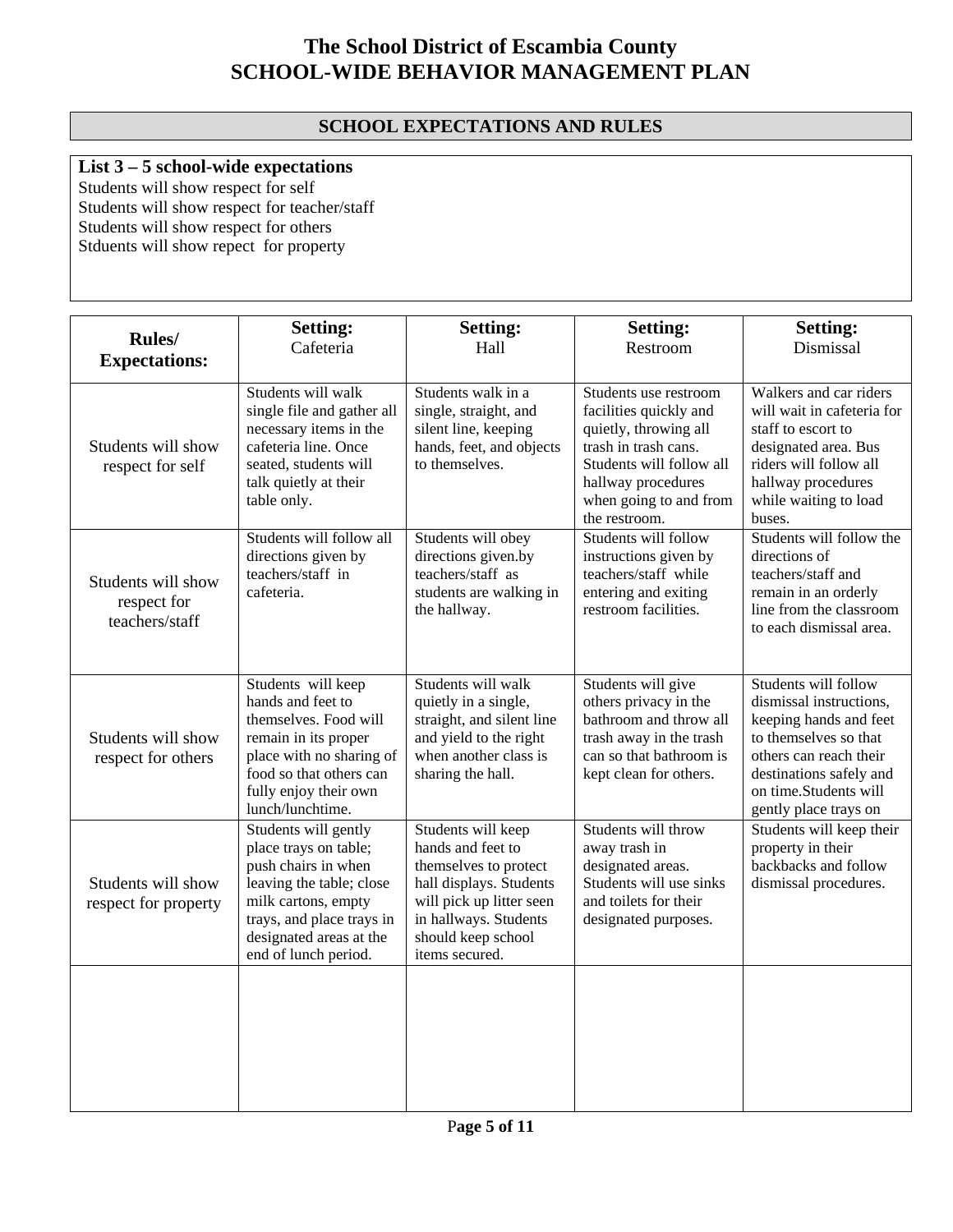#### **TEACHING EXPECTATIONS AND RULES**

**How will your school introduce the school-wide expectations and rules to all of your students and staff?**  irst, the school will introduce the school-wide expectations to teachers during professional development during preservice days and with students during the first day and week of school. The teachers will provide extensive instruction of the behavior procedures, expectations, and consequences during the first 4 weeks. On-going reinforcement of the rules will continue throughout the school year.

### **During the school year, what activities will your school implement to encourage on-going direct instruction of the school-wide expectations and rules? How will your school embed the expectations and rules into the daily curriculum?**

To encourage on-going instruction of the school-wide expectation and rules, announcements will be made during the morning show/anouncements. Flyers will be sent home with students, informing parents and guardians about the school-wide behavior expectations and consequences. Parents will also be contacted throughout the school year by the teachers, behavior coach, and principal, as needed, for additional assistance/encouragement for students. The Checkin/Check-out program will be used for students who require more frequent reminders and encourgaement to follow school rules.

#### **How often will you plan to provide refresher training on expectations and rules to staff and students in your school? How will you orient and teach new students who arrive mid-year?**

Refresher training will be conducted with faculty and staff on a quarterly basis. Teachers will meet with all new students and their parents as students enroll to orient them to the expectations and rules. The teachers, behavior coach, and closed circuit TV newsclips will provide refresher training to all other students.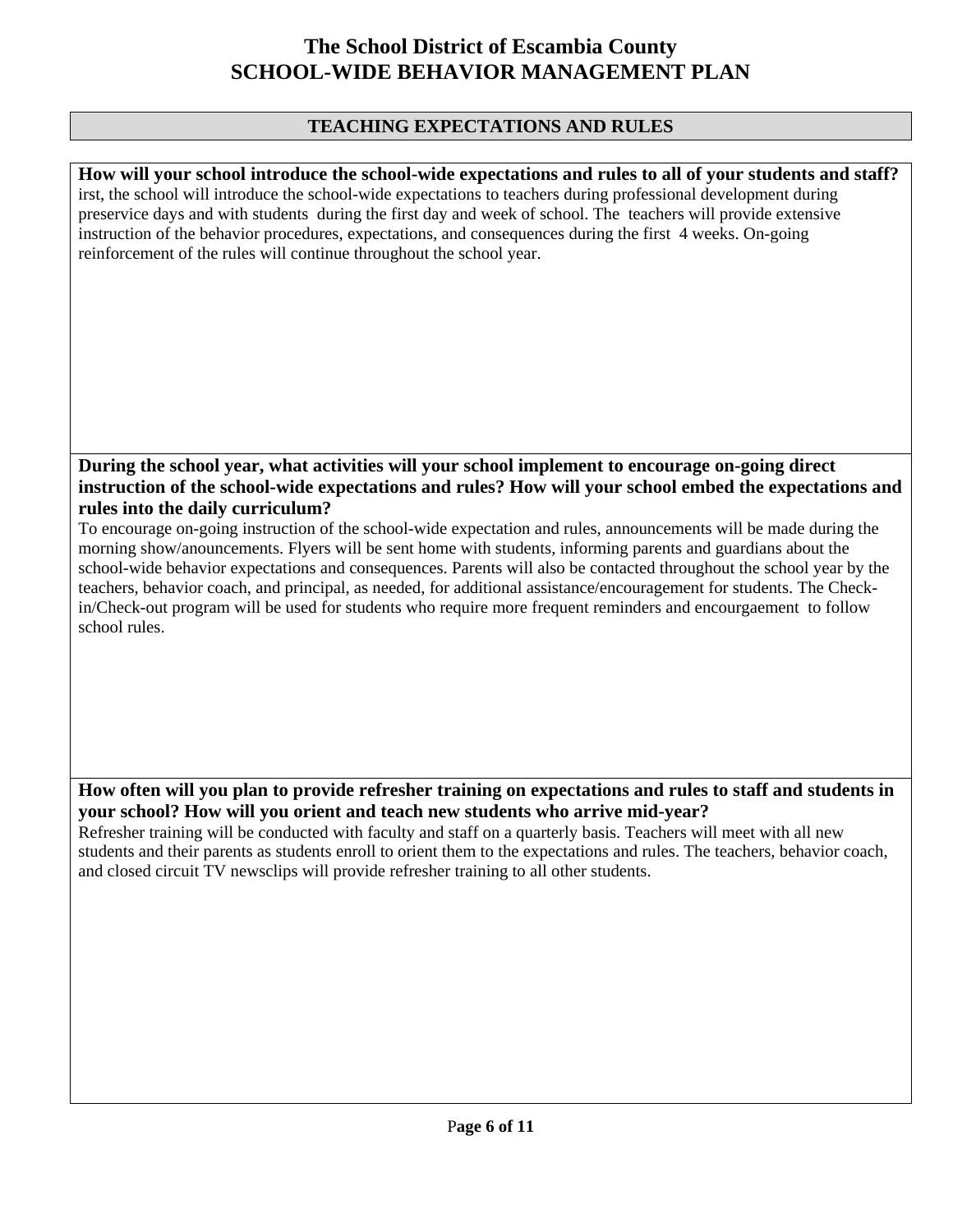#### **REWARD/RECOGNITION PROGRAM**

#### **What type of reward system will you use?**

tudents will have the opportunity to earn points based on good citizenship. Points earned are used to choose activities for Friday Enrichment. Students earning the most points in their class get to make the first selections from the list of preferred activities. All students who earn enough points to earn an "A - C" will get to participate in their preferred activites. Students earning a "D-F" will meet with behavior coach/designated grade level teachers for positive behavior intervention time - modeling, role play, and small group discussions designed to help students build skills to replace negative behaviors with more positive ones. Teachers will explain to students that this time will better prepare them to be ready to earn a better grade for the upcoming week. This reward system also serves the dual role of a weekly citizenship report.

Lincoln Park will continue implementing its Positive Behavior Support (PBS) system called S.O.S. (Spots of Success) during the 2012-2013 school year. The S.O.S. program allows students to earn leopard spots when exhibiting good behavior and following the four school reules of respect. The number of spots students can earn are unlimited. Each spot that a student earns has the following point value: 1 point for each black spot earned from the classroom teacher; 2 points for each green spot earned from the special area teacher; 3 points for each yellow spot earned from the bus driver, and 4 ponts fo each red spot earned from substitute teachers. Students can redeem spots for prizes and incentives

**Describe the behaviors for which you will reward or recognize students.** 

Students will show respect for self

Students will show respect for teacher/staff

Students will show respect for others

Stduents will show respect for property

### **How will you implement the reward system?**

Students earn 5 points per day/20 points per week. The weekly point/grading scale is as follows:

- 20-18 points  $= A$
- $17-15$  points = B
- 14-13 points  $=$  C
- $12-11$  points = D
- 10-0 points =  $F$

All students will receive directions and guidelines for the program prior to its implementation. Students will start a new week on Friday. On Thursday, the teacher will tabulate the number of points earned, and students who earned a "C" or higher will choose their preferred activity. Students who earned a "D" or lower will be given the room location in which to report for positive behavior intervention time.

In addition to the citizenship points that earn Fun Friday privileges, the S.O.S. leopard spots also provide a strong incentive for students to follow school rules.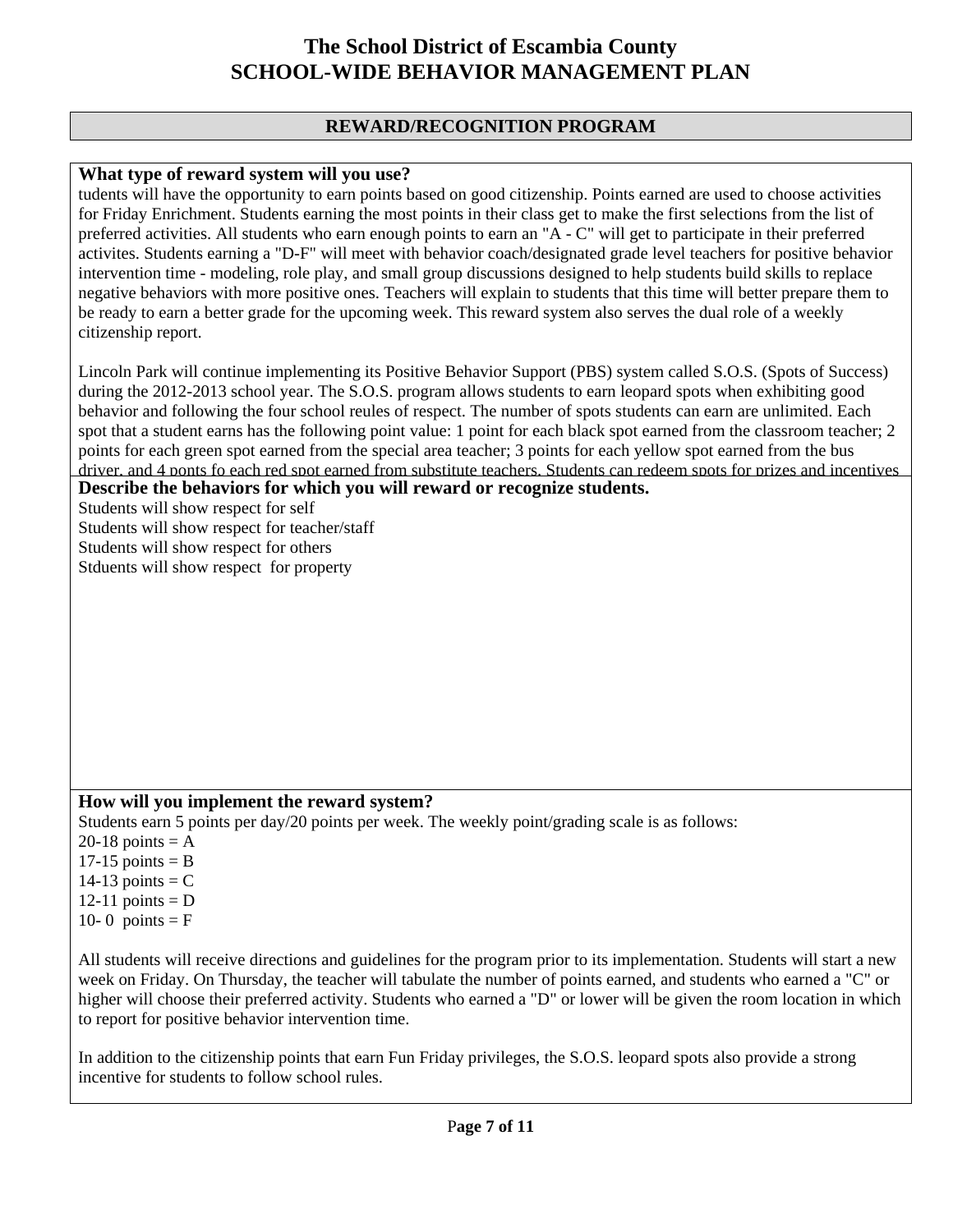### **DISCIPLINARY PROCEDURES**

#### **Explain the discipline process at your school. Differentiate between minor and major behavior incidents and describe the process for documenting and addressing both types of incidents.**

Administration will conference with student and make phone calls/conduct home visits/schedule conferences with parents. Depending on severity of infraction, the referral may be an immediate need, but a progressive discipline plan with the following steps would generally be used: (1) Verbal Warning/Redirect, (2) Reflection Area, (3) Loss of Privilege/Timeout in student's classroom (4) Time Out in same grade level classroom with Parent and adminstration contact, (5) Referral.

Interventions for minor infractions (ex: talking back to faculty/staff, not following directions, ) may require teacher feedback, meeting with behavior coach, citizenship weekly reports, note home/phone call to parents.

Interventions for major infractions (ex: fighting, gross disrespect to teachers/peers, endangering others) may require parent conferences, principal intervention, suspension, referral for agency services (ex: Lakeview Outpatient Counseling Referral

### **What intervention strategies will your school use to prevent behavior that results in discipline referrals and out-of-school suspensions?**

The behavior coach and principal meet the buses each morning and are available to students at the beginning of the day if they have problems that may prevent them from being successful at school that day. In addition, behavior contracts, parent conference, reflection time in the classroom, positive role play sessions on Fridays with students who did not earn Fun Friday are other strategies that will be used..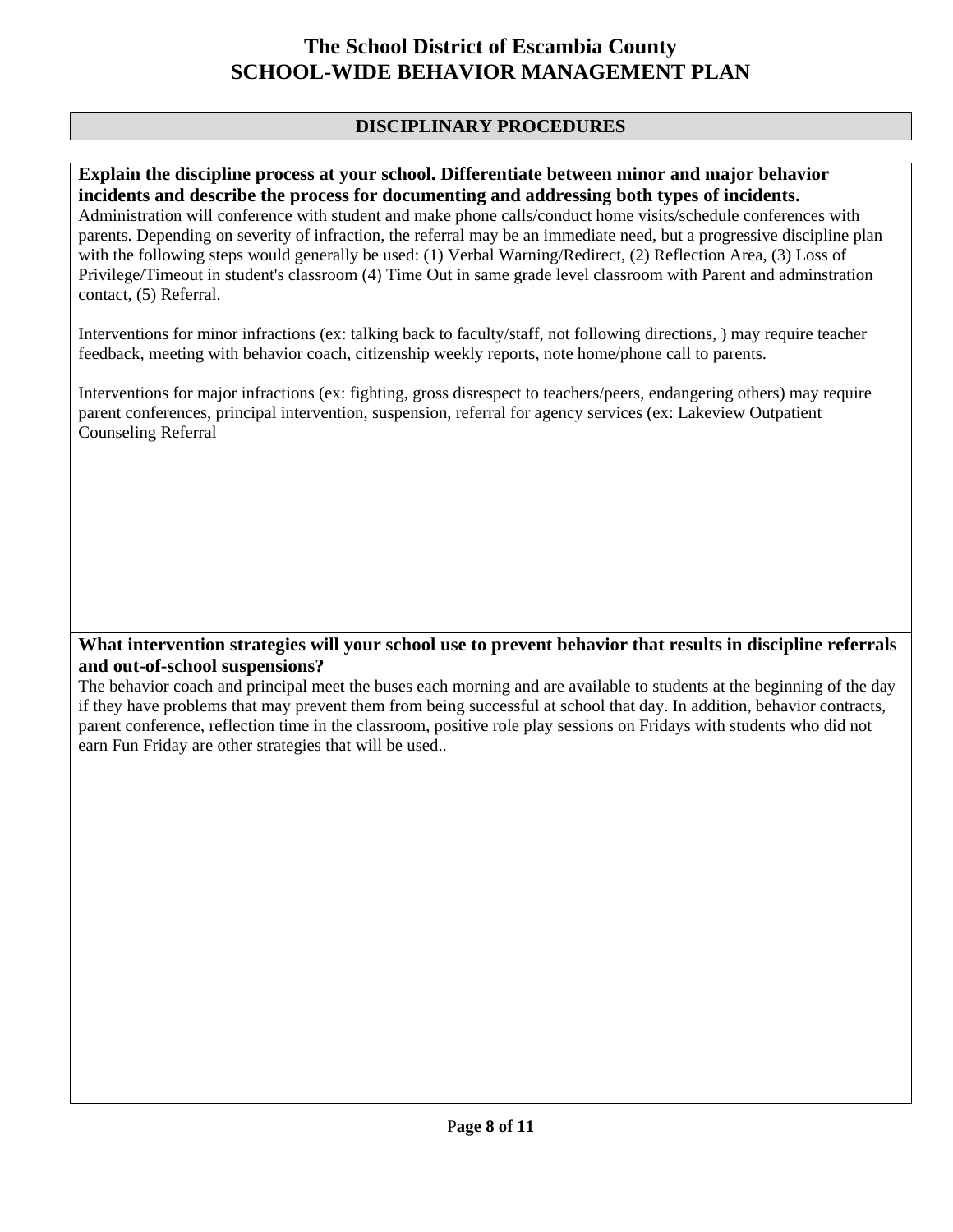### **DISCIPLINARY PROCEDURES (continued)**

### **What are the consequences or disciplinary actions that are used in your school?**

- Verbal Warning
- Relection Time
- Time out in student's classroom
- Loss of privilege
- Time out in another grade-level classroom (with teacher consent and principal approval)
- Referral

**For Middle or High Schools:** 

**How do the adjudication guidelines complement your disciplinary procedures?**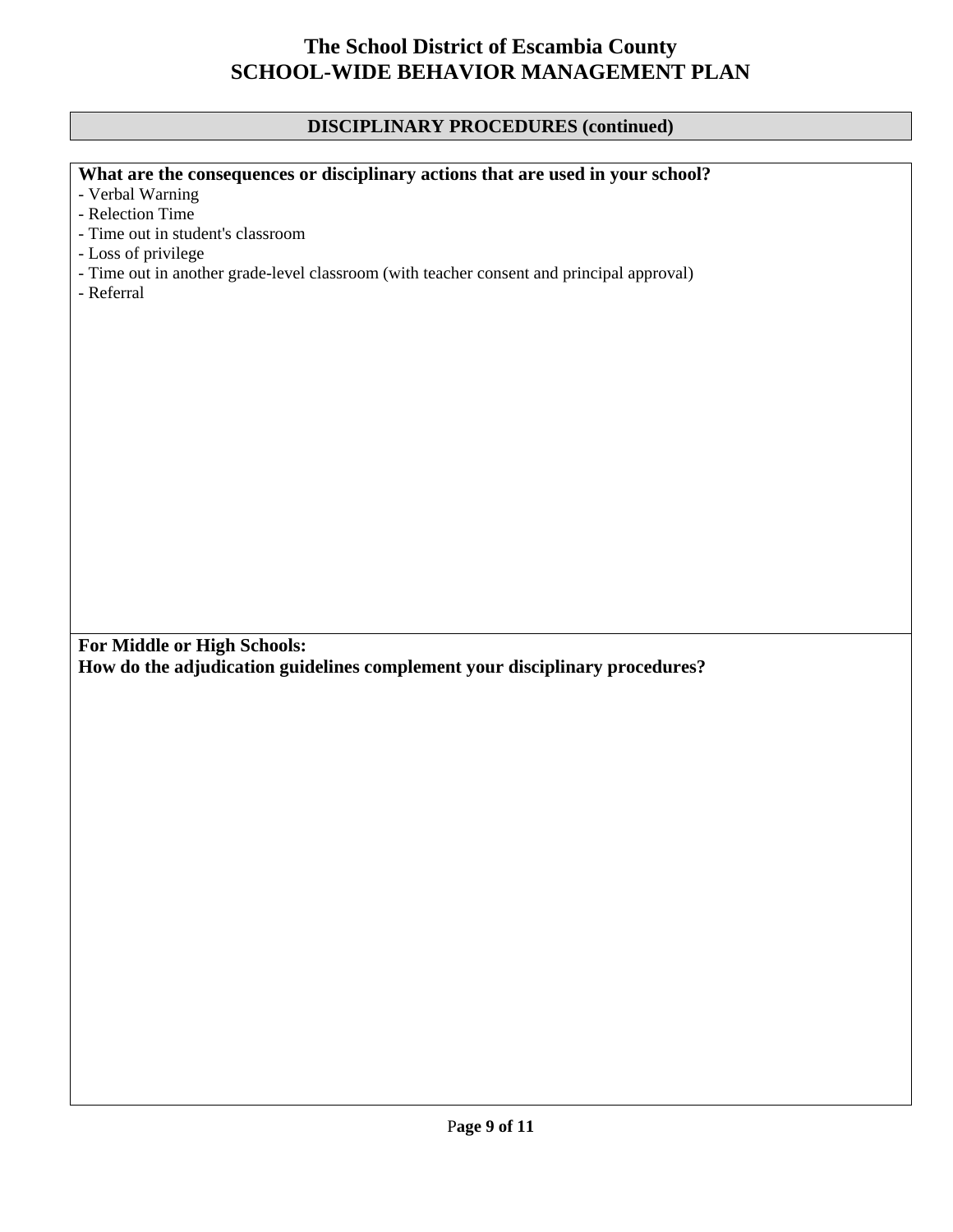### **TRAINING AND IMPLEMENTATION**

#### **Describe any training needs, material needs, and/or environmental arrangements necessary to implement your school-wide behavior management plan.**

Preferred activity stations will be developed by teachers and changed periodically based on teacher and student feedback. Friday rewards and preferred activities will be conducted in classrooms, and the behavior coach will use resources to conduct postitive behavior interventions for those students that did not attend Fun Friday.

**Describe how your school will train all faculty and staff on your school-wide behavior management plan. How will you orient and teach new faculty and staff who arrive mid-year?**  Faculty and staff will be trained during weekly faculty/professional development sessions and in grade level meetings.

### **What school-wide routines and procedures will be implemented by all faculty and staff to facilitate your school-wide behavior management plan?**

School wide rules will be used, referenced, and enforced by all faculty and staff personnel.